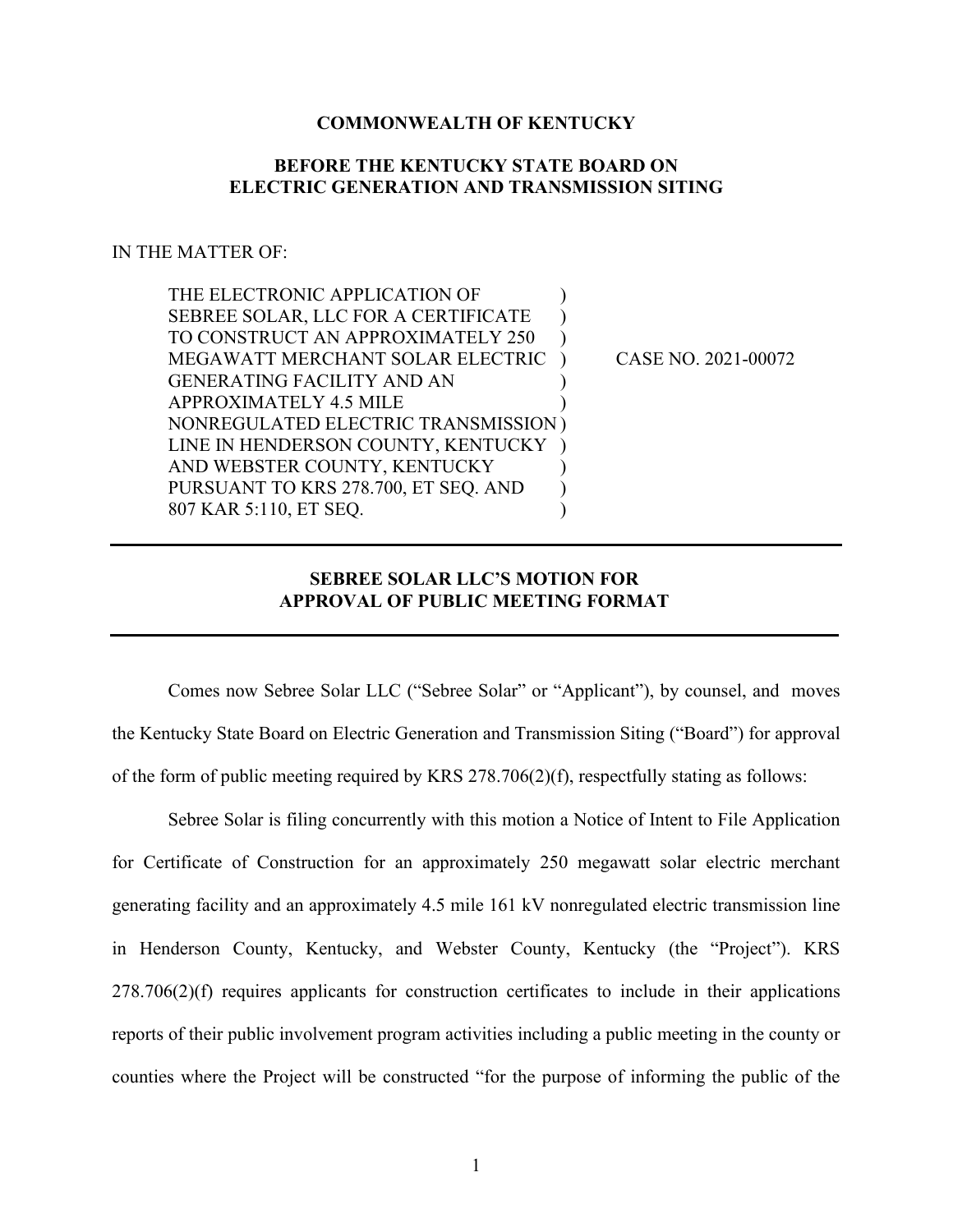project being considered and receiving comment on it...."<sup>[1](#page-1-0)</sup> To meet this requirement, Sebree Solar would normally conduct public meetings in both Henderson County and Webster County to inform the public of the Project and receive comment on the same.

However, on March 16, 2020, in response to the COVID-19 pandemic, the Public Service Commission of Kentucky ("Commission") issued an order in Case No. 2020-00085 limiting inperson activities at the Commission and encouraging use of teleconferences to conduct official business. The Commission relied on Governor Beshear's Executive Order 2020-215 declaring a State of Emergency. The Commonwealth of Kentucky has subsequently issued restrictions on public gatherings that impact the ability of Sebree Solar to conduct in-person meetings.

In light of the restrictions on public gatherings arising from the COVID-19 pandemic, and to date, the increasing rates of infection throughout Kentucky, Sebree Solar proposes to utilize the following approach to inform the public of the Project and receive comments:

1. Project Website - The Applicant has already launched a Project website accessible to the public at [https://www.nexteraenergyresources.com/sebree-solar.html.](https://www.nexteraenergyresources.com/sebree-solar.html) In addition to the information already included, the website will contain key Project information including the following:

- a. The date and time of the virtual public information meeting described below and information on how to access and participate;
- b. Contact information for the Applicant and instructions for submitting questions and comments to the Applicant regarding the Project; and

<span id="page-1-0"></span><sup>&</sup>lt;sup>1</sup> KRS 278.706(2)(f)1.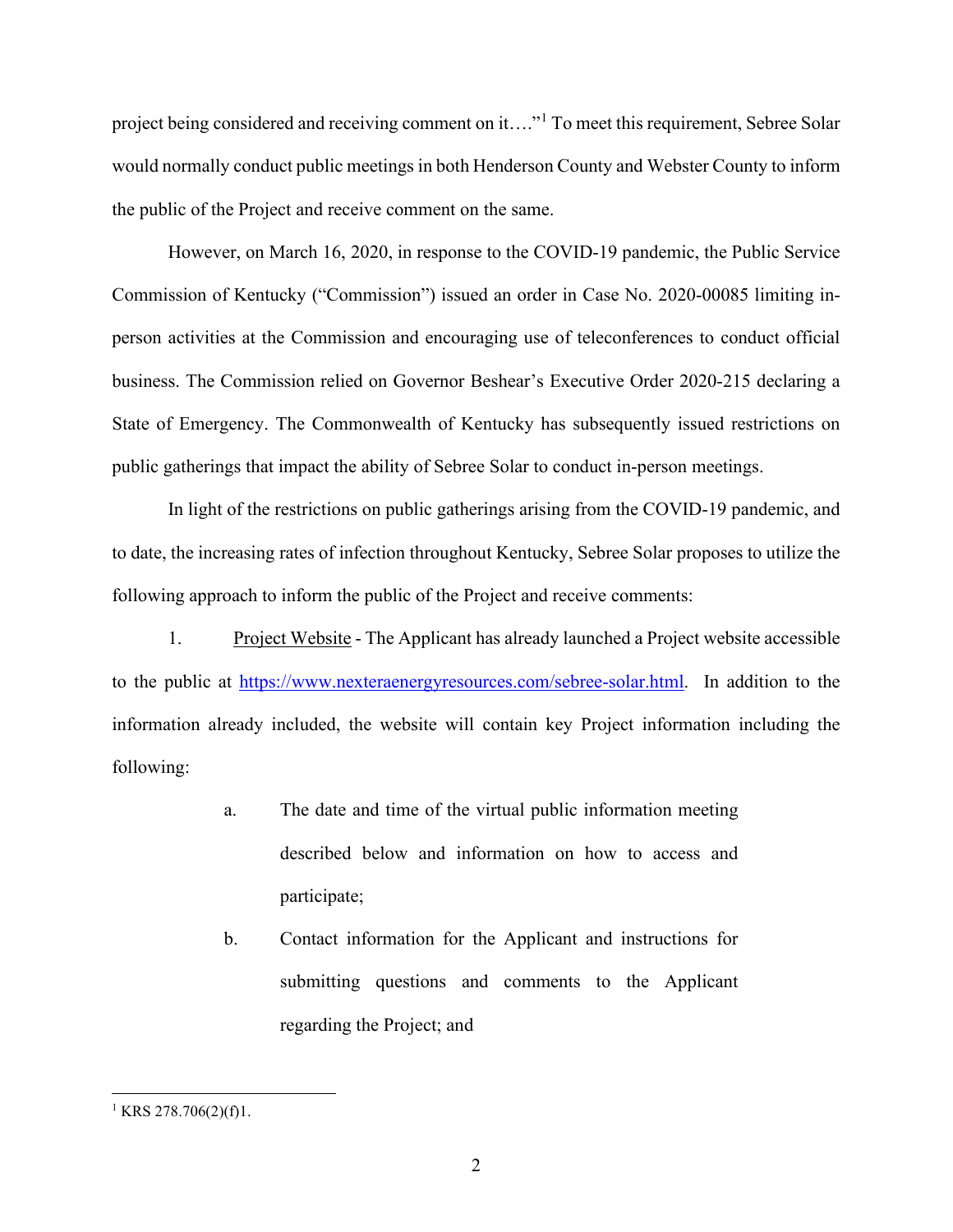c. Summary of frequently asked questions ("FAQ") and responses from the Applicant's subject matter experts.

Information about the website (including the web address) will be included in the notice to neighboring landowners and the newspaper advertisement for the Project.

2. Virtual Public Information Meeting – Sebree Solar and its subject matter experts will host a live virtual presentation and question and answer ("Q&A") session through a thirdparty platform with options for attendees to join by either web or telephone. The virtual public information meeting will begin with an introduction of the Applicant's subject matter experts and a brief description of the Project as detailed in the PowerPoint presentation. Participants joining the virtual public information meeting via the Project website will have access to the PowerPoint presentation described above, as well as a map of the Project. In addition, the Applicant will make a large-scale (24 inches by 36 inches) layout map of the proposed solar facility, which otherwise would have been made available to the public for inspection at a public meeting, available to the public by displaying the map at the Henderson County Fiscal Court and the Webster County Fiscal Court for the three business days prior to the public meeting, and will include this information in the notices of and advertisements for the public meeting.

The virtual public information meeting will be hosted through a platform that will allow participants to connect by telephone or a web link and will function across desktop, browser, and mobile devices. The meeting can also be saved so that it can be available at a later time for viewing. For the Q&A portion of the virtual public information meeting:

> a. Participants will be able to interact with the subject matter experts;

> > 3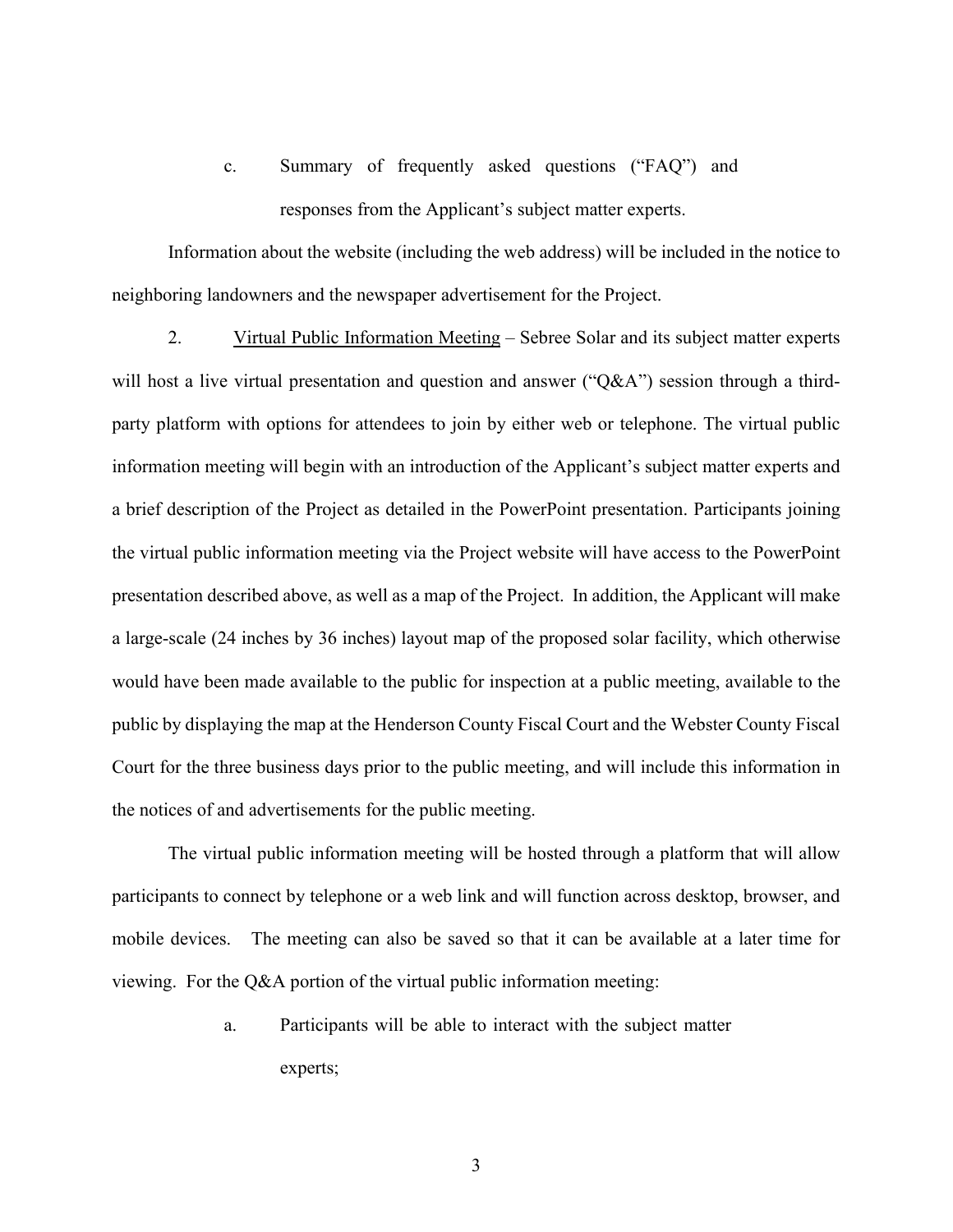- b. Questions will be addressed on a first-come, first-served basis, either by providing them in writing or asking orally; and
- c. Any questions that the Applicant is not able to address during the virtual public information meeting will be addressed after the presentation via telephone, email, mail, and/or updates to the FAQ section of the project website.

Sebree Solar is still confirming the date and time of the virtual public information meeting, but is targeting the week of March 29, 2021. The date and time of the virtual public information meeting as well as information on how to access and participate in the meeting will be included in the notice to neighboring landowners and the newspaper advertisement for the Project. Accordingly, and to ensure that the two-week advance notice requirement in KRS  $278.706(2)(f)(2)$ can be met, Sebree Solar respectfully requests an order prior to **March 3, 2021**. Sebree Solar understands that the requested time period for an order is short. The Applicant had hoped that conditions would have progressed such that a normal in-person public information meeting was possible, but that is unfortunately not the case.

The methods proposed by Sebree Solar allow persons interested in the Project options for obtaining information and submitting comments: via the Project website or by participating in the virtual public information meeting. This approach allows Sebree Solar to provide information and receive comments on the Project while doing so in a manner accounting for the public gathering limitations and social distancing requirements imposed by the COVID-19 State of Emergency in Kentucky.